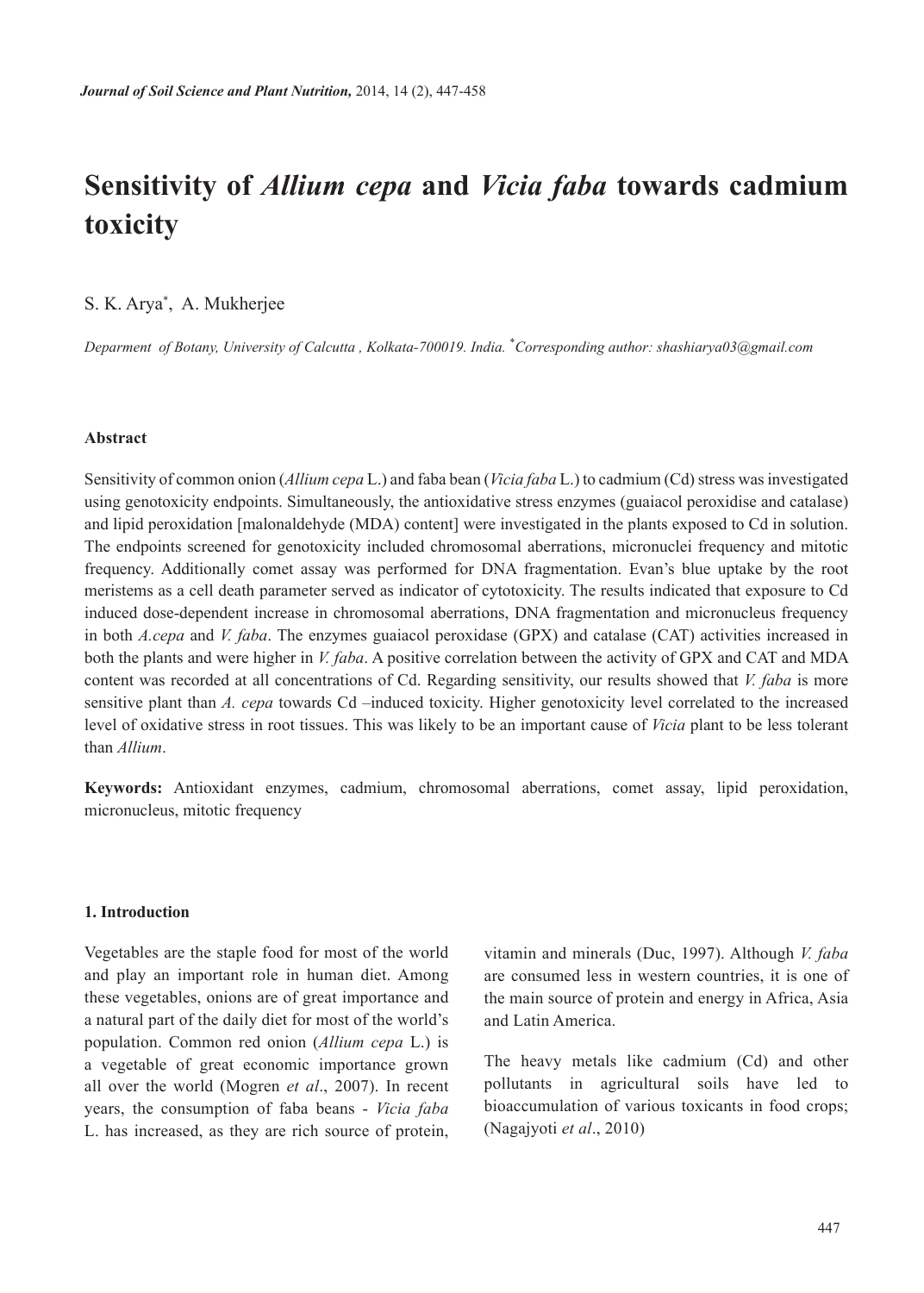that are easily absorbed by soil and accumulated in different plant parts such as root, stem and leaf. Cd induces clastogenic and genotoxic disturbance in plants and inhibits root growth and cell division in different plants ( Fojtova and Kovarik, 2000). Available reports confirm that Cd induces oxidative burst via the generation of reactive oxygen species (ROS), such as  $H_2O_2$ ,  $O_2$ - radicals, and .OH radicals as well as disturbance to antioxidative systems (Romero-Puertas *et al*., 2004). The Cd-induced genotoxicity events have been reported in *Vicia* (Unyayar *et al*., 2006; Zhang *et al.*, 2009) and *Allium* species (Unyayar *et al*., 2006). The karyological characteristics i.e. low number and long chromosomes, make the observations of nucleus damage substantially easy. The International Program on Chemical Safety (IPCS) and the World Health Organization (WHO) (Ma, 1999) prefer *V. faba* and *A. cepa* seedlings for screening and monitoring of genotoxic agents and mitotic studies (Gopalan, 1999).

The aim of the present work was to determine the sensitivity of the two plants *V. faba* and *A. cepa* towards Cd- induced genotoxicity. Chromosomal aberrations, micronucleus formation and DNA breaks are regarded as the indicators of genotoxicity. Since oxidative stress is implicated in the production of such damages, we have carried experiments to compare the sensitivity of *Allium* and *Vicia* performed at the same time and under same conditions. Additionally, antioxidant enzyme activities and cytotoxic effects of Cd were assessed.

#### **2. Materials and Methods**

#### *2.1. Chemicals*

Cadmium chloride (CAS No 35658-65-2), N, N-dimethylformamide, hydrogen peroxide  $(H_2O_2)$ , glacial acetic acid, mercuric chloride, disodium EDTA, sodium chloride (NaCl), sodium hydroxide (NaOH), trizma base and hydrochloric acid (HCl) was purchased from Merck India Ltd, Mumbai, India. Evan's blue, thiobarbituric acid, trichloroacetic acid, ethanol,

magnesium chloride  $(MgCl<sub>2</sub>)$ , polyvinyl pyrrolidone (PVP) and orcein was purchased from Himedia, India Ltd. Ethyl methane sulphonate (EMS), ethidium bromide and low melting point agarose (LMPA) were purchased from Sigma-Aldrich Co. (USA). Guaiacol was purchased from SRL, Mumbai, India.

## *2.2. Plant materials and treatments*

Equal sized bulbs were chosen from a population of a local red variety of the common onion, *Allium cepa* L.(2n =16).The onions were positioned for germination directly on autoclaved sand taken in earthen pots (Mukherjee and Gichner, 2009) at room temperature under a 12 h light/ dark cycle. Seeds of *V. faba* purchased from Institute of Agriculture Sciences, Banaras Hindu University, Varanasi, India were sterilized in  $0.1\%$  (w/v)  $HgCl<sub>2</sub>$  for 8 min. The seeds were washed with tap water and soaked for 18 h in dark. Seeds were allowed to germinate on moistened filter paper at 25  $\mathrm{^0C}$  for 4-5 days in petriplates. To get a luxuriant biomass of secondary roots, excised primary root tips of *V faba* were transferred to plastic vials containing tap water. To ensure equivalent available Cd uptake by the roots, root biomass taken for Cd- treatment at similar concentration in *A.cepa*  and *V. faba* was same. Roots of both plants were immersed in plastic vials containing 30 ml of a defined concentration of CdCl<sub>2</sub> (50, 100, 200  $\mu$ M) and EMS (2 mM) dissolved in distilled water for 2 h in the dark at 22 0 C. Negative (distilled water) control was included in the experiment. After a recovery period of 24 h, the roots of *A. cepa* and *V. faba* were used for comet assay and other tests as applicable.

#### *2.3. Analysis of Cadmium*

Atomic absorption spectrophotometer was used to analyse the Cd content in root tissue of *A. cepa* and *V. faba*. After treatment root tissues were oven dried, ground and digested with concentrated  $HNO<sub>3</sub>:HClO<sub>4</sub>$ (1:3). Digested samples were filtered and diluted with redistilled water to 25 ml. Cd concentrations were determined according to the standard method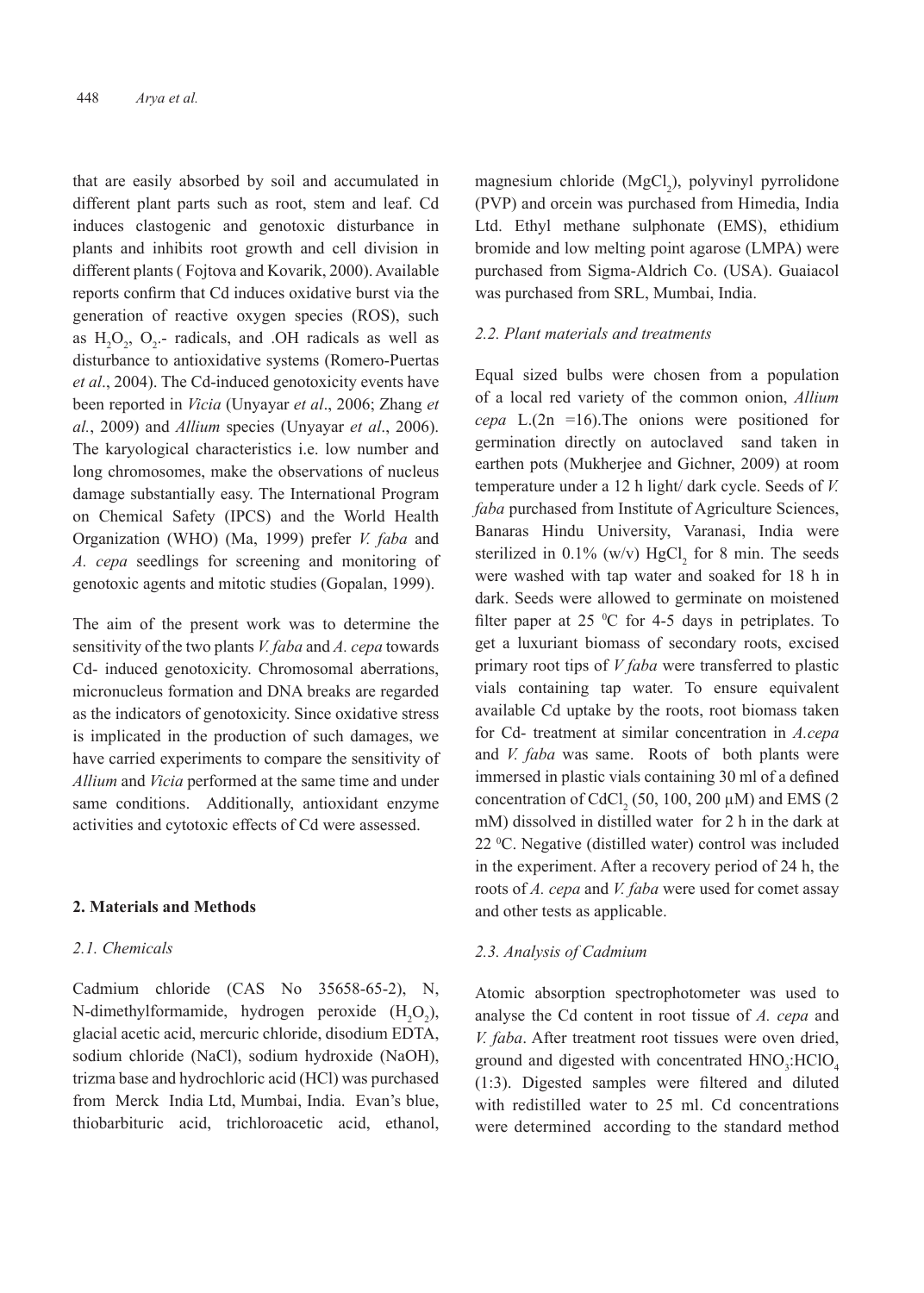of the American Public Health Association (1998) using atomic absorption spectrometry (AAS4136A, Electronic Corporation of India Limited, Hyderabad, India). Acid matrix blanks were included to assess possible Cd contamination.

## *2.4. Cell death measurement and visualization*

To detect cytotoxicity intact roots (length  $\sim$  2cm) of control and treated samples were stained in aqueous solution of Evan's Blue  $[0.25\%$  (w/v)] for 30 min (Baker and Mock, 1994). Five stained root tips were transferred to 1 ml of N, N-dimethylformamide for 1 h at room temperature. The absorbance of Evan's blue was measured at 600 nm (Beckman Coulter DU730 Lifescience UV/ Vis spectrophotometer).

# *2.5. Extraction and estimation of antioxidative enzymes and MDA content*

300 mg of fresh root tissues of control and treated samples were homogenized in 900  $\mu$ L extraction buffer [50 mM Tris-HCl pH 7.8 containing 1M EDTA, 1mM MgCl2, 1.5% PVP (w/v)]. The homogenates were centrifuged at 15000 rpm for 20 min at 4 °C. The supernatants were collected and kept at -20 ºC for further use to analyze the GPX and CAT activities (Meng *et al*., 2007). The protein content in the enzyme extracts was estimated according to the method of Lowry *et al*. (1951) using BSA as a standard.

Catalase (CAT) activity was determined following the method of Aebi (1974) with some modifications. The assay mixture in total volume of 1.5 ml contained 1 ml of 100mM potassium phosphate buffer (pH 7), 0.4 ml 200 mM  $H_2O_2$  and 0.1 ml enzyme extract. The decrease in absorbance was measured at 240 nm ( $\varepsilon$ = 0.036 mM<sup>-1</sup> cm<sup>-1</sup>) spectrophotometrically (Beckman Coulter DU730 Lifescience UV/ Vis spectrophotometer). Enzyme activity was expressed as unit min-1 mg−1 protein.

Guaiacol peroxidase (GPX) activity was assayed according to the method of Hemeda and Klein (1990). 6 ml of reaction mixture contained 1 ml of 1% guaiacol (v/v), 1 ml of 1%  $H_2O_2$  (v/v) and 4 ml of 50 mM potassium phosphate buffer (pH 6.1). 10 μl enzyme extract was added to reaction mixture. The increase in absorbance due to oxidation of guaiacol  $(\epsilon = 26.6 \text{ mM}^{-1} \text{ cm}^{-1})$  at 470 nm was monitored in Beckman Coulter DU730 Lifescience UV/ Vis spectrophotometer. Enzyme activity was expressed as unit min<sup>-1</sup> mg<sup>-1</sup> protein.

Extent of lipid peroxidation in terms of MDA formation was determined in roots of control and treated plants following the method of Karabal *et al.*  (2003) with few modifications. 0.2 g fresh root tissues of control and treated samples were homogenized in 1 ml of 5% (w/v) trichloroacetic acid (TCA) in an ice bath. Homogenates were centrifuged at 12000 rpm for 15 min at room temperature. 100-µl supernatant was added to equal volume of  $0.5\%$  (w/v) thiobarbituric acid (TBA) in 20% (w/v) TCA. The mixtures were heated at 95 ºC for 25 min and cooled immediately. Subsequently, the mixtures were centrifuged at 10000 rpm for 5 min and absorbance of the supernatant was measured at 532 nm. MDA content ( $\varepsilon = 1.56$  x10<sup>5</sup>  $M^{-1}$ cm<sup>-1</sup>) was calculated and expressed in  $\mu$ M/ g of fresh weight.

#### *2.6. Genotoxicity assay*

For genotoxicity, the following endpoints- mitotic index (MI), chromosomal aberrations (CAs) and micronuclei (MN) were assessed in *A. cepa* and *V. faba* root tip cells. Root tips (1cm) from control and treated samples were excised and fixed immediately in Carnoy's fluid (ethanol: glacial acetic acid 3:1). Root tips were hydrolyzed and stained in warm 2% acetoorcein stain (aceto-orcein: 1N HCl 9:1) and squashed in 45% acetic acid. Slides were prepared and coded following the method of Mukherjee and Sharma (1988). Approximately 3000 cells per concentration were scored under a binocular light microscope (Japan, Olympus BX51) at 40X magnification.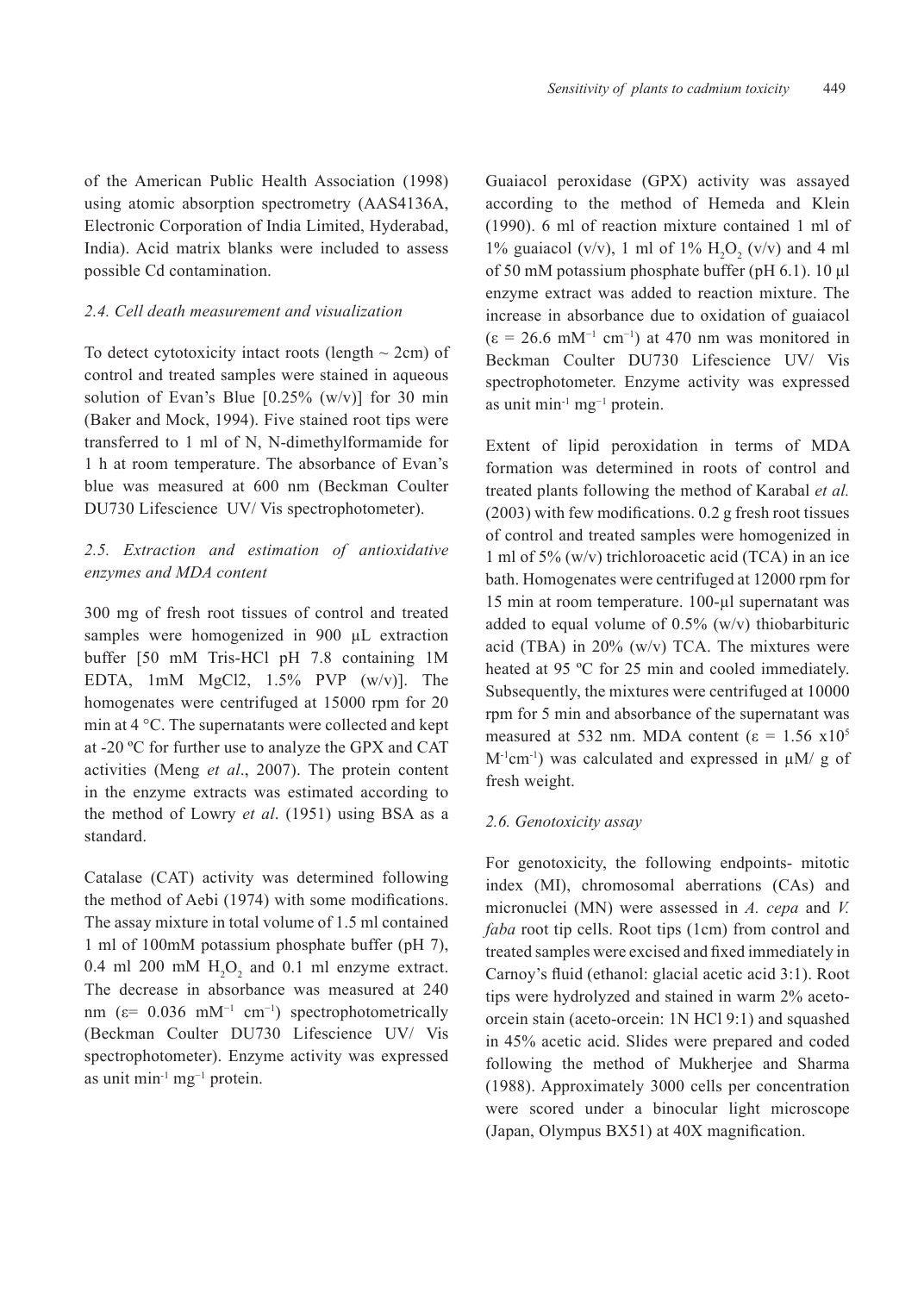MI was determined by counting the number of mitotic cells among the total amount of scored cells per treatment (including control). Mean values for each endpoint were calculated and statistically correlated. The methods of Navarrete *et al*. (1997), Mukherjee and Gichner (2009) were followed to detect DNA damage in the roots of *A. cepa* and *V. faba*. Roots of control and treated samples were harvested, washed and blotted dry. All the procedures were performed under dim light and in cooling condition. Nuclei were isolated by chopping the roots with fresh blade in 60 mm petriplates containing 400 µl of 400 mM Tris buffer (pH 7.4). The slides were prepared as described by Navarrete *et al.* (1997) and placed in a horizontal gel tank (Life Technologies, California, USA) containing alkaline electrophoresis buffer (300 mM NaOH and 1 mM EDTA;  $pH > 13$ ) for 20 min at 40 °C. This was followed by electrophoresis at 26 V and 300 mA current for 20 min (*A. cepa*) and 15 min (*V. faba*). Slides were neutralized in 400 mM Tris pH 7.4 for 5 min and finally washed in water. Subsequently, the slides were stained with EtBr (20  $\mu$ g/ ml) and rinsed in water. Stained slides were scored (25 x 3 per sample) and photographed (100X) using image analysis system (Kinetic imaging; Andor Technology, Nottingham, UK) attached to a fluorescence microscope (Leica, Wetzlar, Germany). Images were analysed by Komet 5.5 software.

#### *2.7. Statistical analyses*

Sigma Stats.3 software (SPSS Inc., Chicago, Illinois, USA) was used for all statistical analysis using oneway ANOVA test and the level of significance was established at 0.05.

#### **3. Results**

# *3.1. Cd content estimation*

 Cd analysis in root tissues of *A.cepa* and *V. faba* is presented in Table 1. Cd content detected correlated with the Cd concentration in solution and expressed, as  $\mu$ g g<sup>-1</sup> DW (dry weight). In control set, Cd content was below detectable level in both the plants.

## *3.2. Measurement of cell death*

 $\text{CdCl}_2$  exposure induced cell death in root cells of both *A. cepa* and *V. faba* (Figure 1).  $A \sim 2 - 3.5$  fold increase in Evan's blue uptake was observed in *A. cepa* and *V. faba*, indicating cytotoxic effect of Cd on plants.

# *3.3. Examination of antioxidant enzyme activities and MDA concentration*

Figure 2A shows GPX activities in the roots of *A. cepa*  and *V. faba*, exposed to different concentrations of Cd. GPX activity was highest  $(92.81 \text{ U min}^{-1} \text{ mg}^{-1})$  protein) at 100 µM of Cd in *A. cepa*; whereas in *V. faba*, the highest activity (179.13 U min<sup>-1</sup> mg<sup>-1</sup> protein) was at 200 µM.

Information on CAT activity is given in Figure 2B. In *V. faba* increase in CAT activity was significantly ( $p \leq$ 0.05) higher over control and other treatment groups. The values were  $\sim$  29 fold higher than control. In *A cepa*, the values of CAT activity increased from 32.63 U min<sup>-1</sup> mg<sup>-1</sup> protein in control to a value of  $167.00$  U min-1 mg-1 protein at highest Cd concentration.

The effects of Cd on MDA concentration are presented in Figure 3. Lipid peroxidation expressed in terms of MDA formed in root tissues of *A. cepa* and *V. faba*  increased significantly (*p*≤0.05) with increasing concentration of Cd. The MDA contents in *V. faba*  were significantly (*p*≤0.05) higher at all concentrations over the treatment groups in *A. cepa*.

## *3.4. Genotoxicity assay*

Mitotic index and micronuclei frequency in *A. cepa*  and *V. faba* are presented in Figure 4. With increasing Cd concentration, the mitotic index decreased significantly ( $p \le 0.05$ ) whereas the frequency of cells with MN increased in both *A. cepa* and *V. faba*. A similar trend was noted in the plants exposed to the positive control EMS (2mM).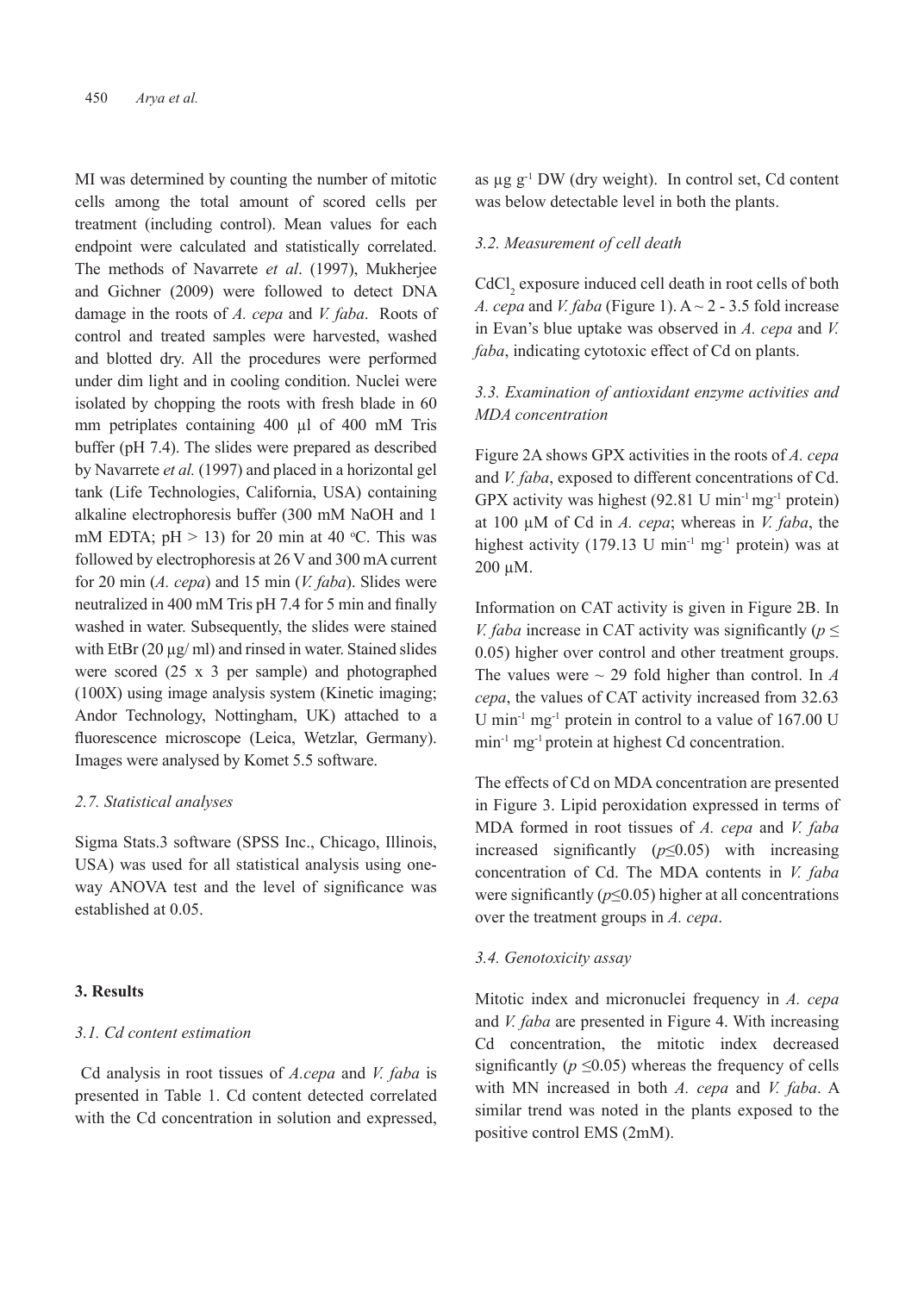| <b>Concentration of CdCl2</b><br>(µM) | Cd content in A. cepa roots<br>$(\mu$ gg-1DW) | Cd content in V. faba roots<br>$(\mu$ gg-1DW)<br><b>BDL</b><br>$0.102 \pm 0.02$ * |  |
|---------------------------------------|-----------------------------------------------|-----------------------------------------------------------------------------------|--|
| 0                                     | <b>BDL</b>                                    |                                                                                   |  |
| 50                                    | $0.052 \pm 0.02$ *                            |                                                                                   |  |
| 100                                   | $0.098 + 0.01*$<br>$0.153 + 0.02*$            |                                                                                   |  |
| 200                                   | $0.139 + 0.01*$                               | $0.192 \pm 0.02*$                                                                 |  |

**Table1.** Cd content in roots of *A. cepa* and *V. faba* treated with cadmium chloride (0, 50, 100 and 200 µM). Each value is the mean of three individual samples  $\pm$  SD; \*Significant compared to control at  $p \le 0.05$ .



**Figure 1**. Bar graph showing release of Evan's blue into N, N- dimethyl formamide solution representing induction of cell death induced by cadmium chloride in *Allium cepa* and *Vicia faba* root tissues, using Evan's blue stain; Each value is the mean of three individual samples  $\pm$  SD; \*Significant compared to control at  $p \le 0.05$ .

The inhibition of cell division was more pronounced in *A. cepa* than that in *V. faba* roots. In *A. cepa* compared to control, at the highest concentration (200  $\mu$ M) there was a ~61% reduction in divisional frequency and ~42% reduction in *V. faba*. Such mitotic inhibition reflects toxic effect of the test compound. The number of cells with MN was more or less similar to that observed in *V. faba* and *A. cepa.* The values ranged between 9.7-10.4% in *A. cepa* and 7.54-10.78% in *V. faba* was found at varying concentration of Cd.

Concomitant to MN formation, the chromosomal aberrations were also observed in the root meristematic cells. Figure 5 represents the chromosomal aberrations recorded at different mitotic stages e.g. anaphase- telophase bridges, chromosome laggards and chromosome breaks. Figure 6 represents total aberrations of *A. cepa* and *V. faba* root cells. Compared to control, a total chromosomal aberration recorded at the highest concentration of Cd was 14.24% in *A. cepa*  and 23.27% in *V. faba*.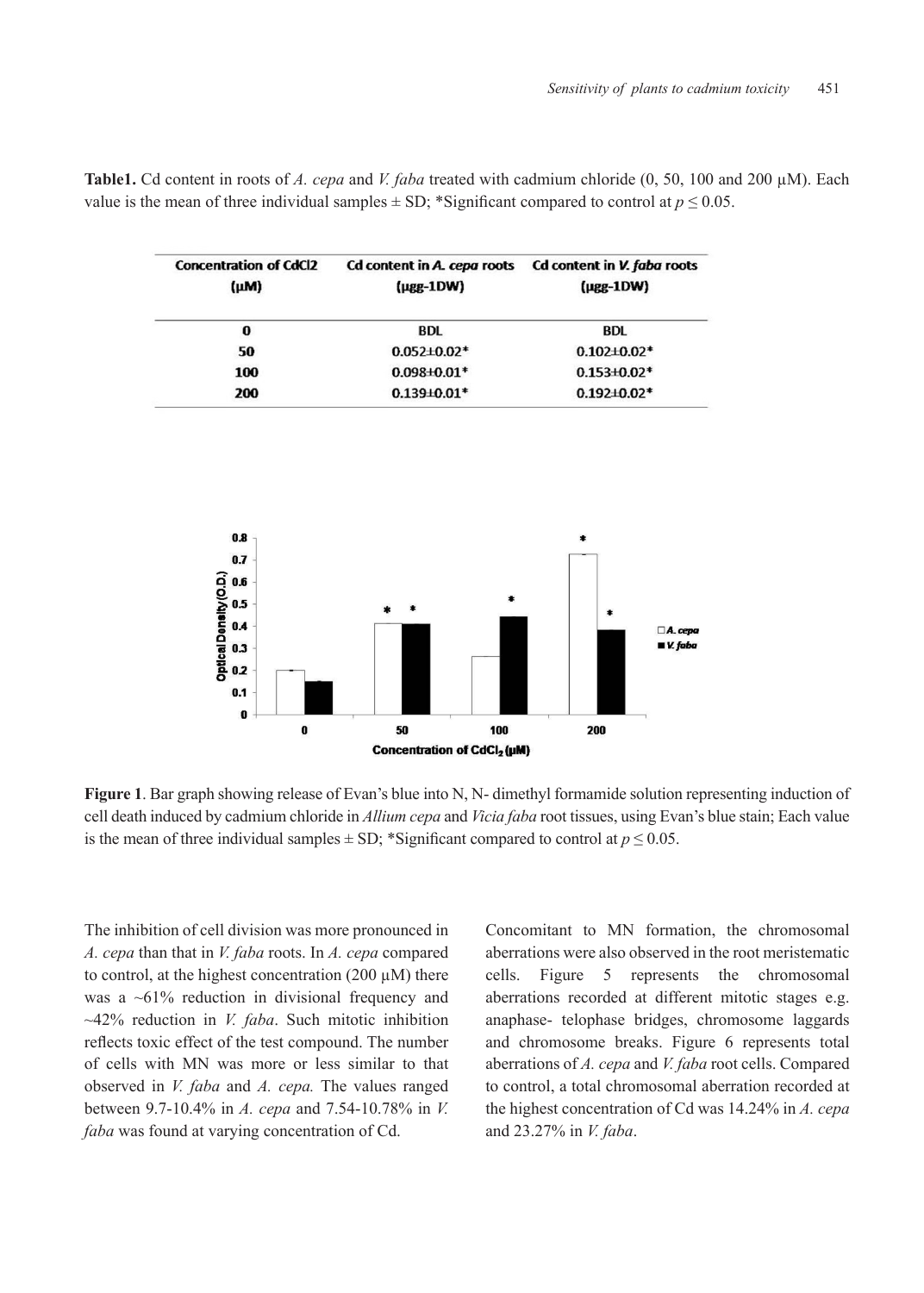

**Figure 2.** (A) Activity (unit min-1 mg-1 protein) of Guaiacol peroxidase in roots of *A. cepa* and *V. faba* treated with cadmium chloride; \*Significant at  $p \le 0.05$ . (B) Activity (unit min<sup>-1</sup> mg<sup>-1</sup> protein) of catalase in roots of *A. cepa* and *V. faba* treated with cadmium chloride; \*Significant at *p*≤ 0.05.



**Figure 3**. MDA content in root tissues of *A. cepa* and *V. faba* treated with cadmium chloride. Each value is the mean of three individual samples  $\pm$  SD; \*Significant at  $p \le 0.05$ .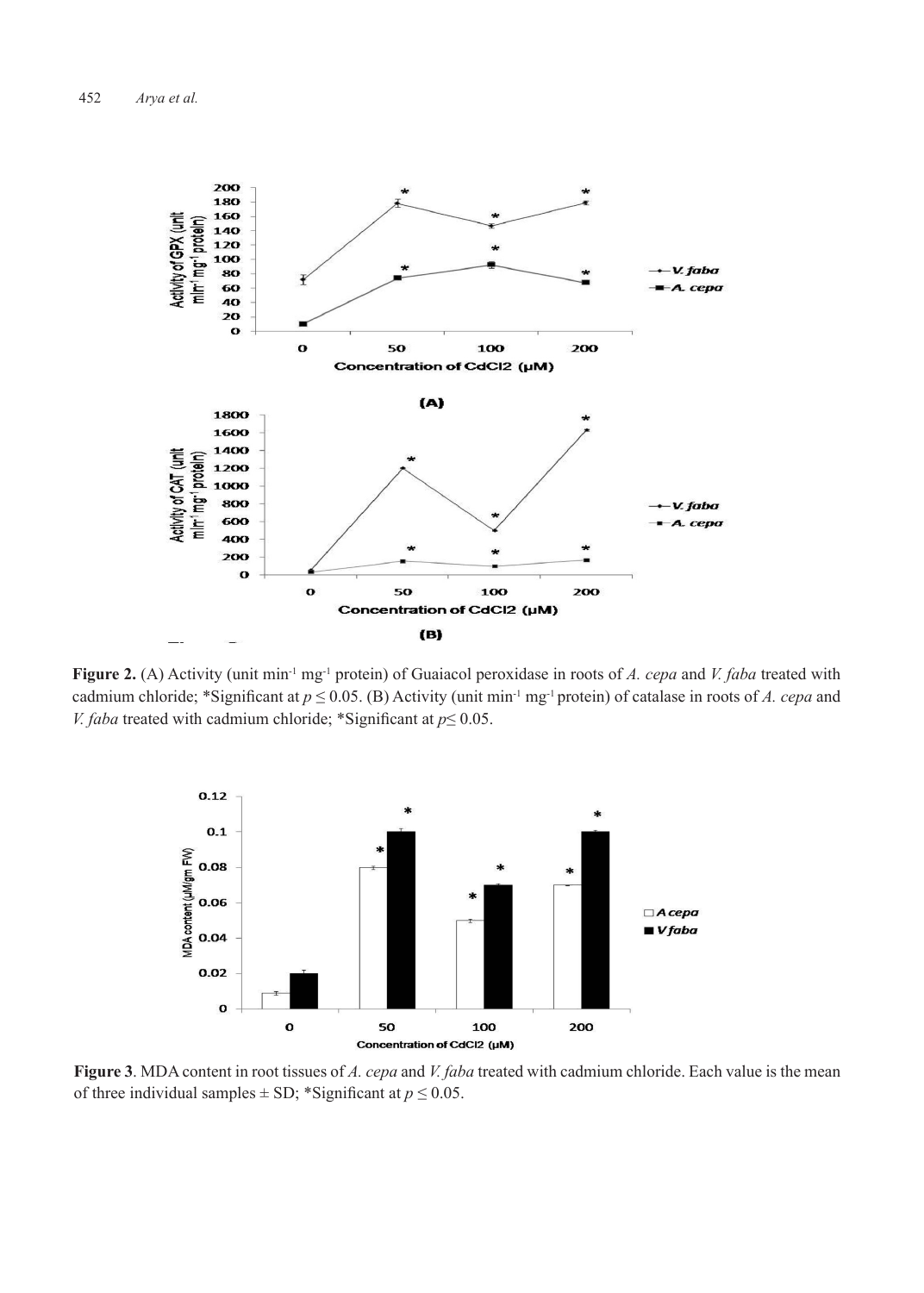

**Figure 4.** Mitotic index (A) and micronucleus frequency (B) values in *A. cepa* and *V. faba* root tips exposed to cadmium chloride. Values are mean of three samples. The symbol (\*) among treatments indicate significant differences at  $p \le 0.05$  [NC, negative control; PC, positive control (2mM EMS)].



**Figure 5.** Chromosomal aberrations in root tip cells of *A. cepa* and *V. faba.* Data are presented as the mean ± SD (n  $= 3$ ); \*Significant at  $p \le 0.05$ ; NC- negative control, PC- positive control (2mM EMS).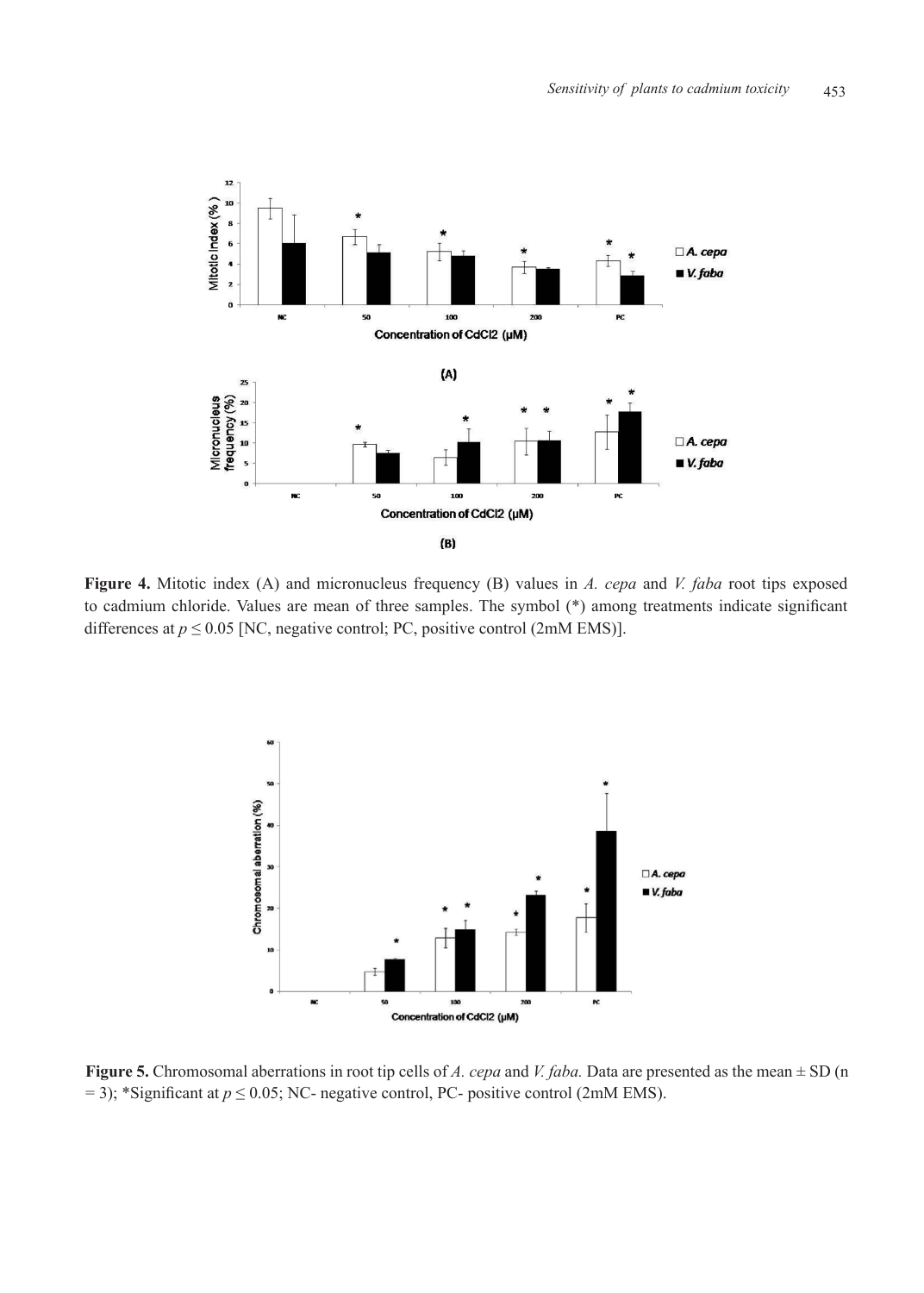

**Figure 6.** Photomicrographs showing chromosomal aberration in root tip cells of *A. cepa* and *V. faba* treated with cadmium chloride (Magnification= 400X) (A) Chromosomal break (**↑** ) and bridge ( **↑** ) (B) Chromosome bridge ( ↑ ) (C) Micronucleus ( ↑ ) and bridge ( ↑ ) (D) Chromosomal laggard ( ↑ )

| Concentration (uM) |           | % Tall DNA |                  |                  |  |
|--------------------|-----------|------------|------------------|------------------|--|
|                    |           |            | A. cepa          | V. faba          |  |
|                    | ٥         |            | $2.19 \pm 1.32$  | $31.05 \pm 2.03$ |  |
|                    | 50        |            | $11.92 \pm 0.64$ |                  |  |
|                    | 100       |            | $16.73 \pm 0.83$ | 83.72 ± 0.6      |  |
|                    | 200       |            | $21.02 + 1.12$   | $89.21 \pm 0.42$ |  |
|                    | EMS (2mM) |            | $26.45 \pm 1.88$ | $93.21 \pm 0.59$ |  |
|                    |           | ${A}$      |                  |                  |  |
| Control            | 50 µM     | 100 µM     | 200 µM           | Pasitive control |  |
| A. Cepa            |           |            |                  |                  |  |
| V. febe            |           |            |                  |                  |  |
|                    |           | $\{B\}$    |                  |                  |  |

**Figure7.** (A) Comet parameter % tail DNA indicating of extent of DNA fragmentation induced by cadmium chloride in root nuclei of *A. cepa* and *V. faba;* (B) Representative images of *damaged nuclei (100X) in A. cepa and V. faba roots induced by cadmium chloride*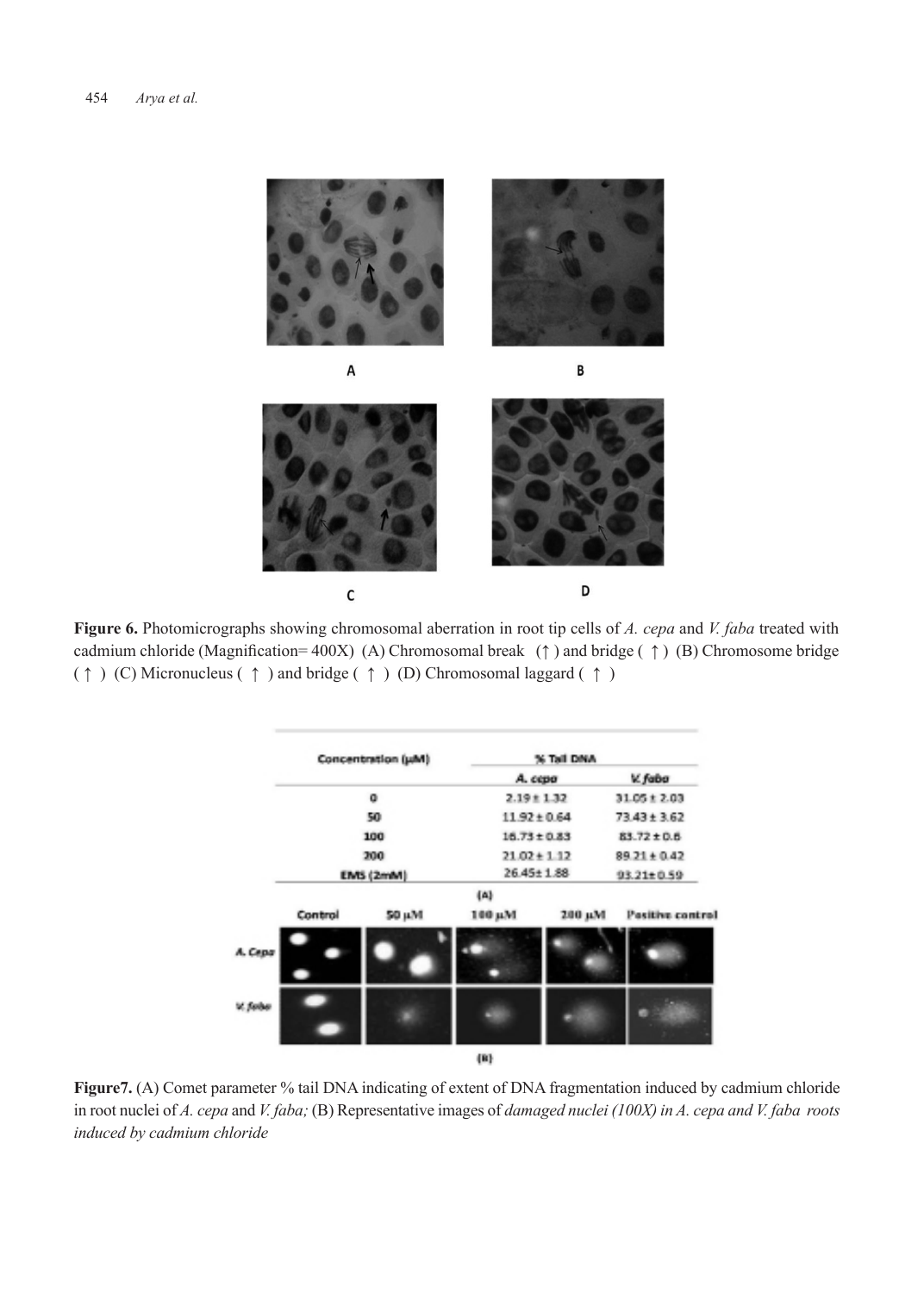The chromosomal aberrations recorded in the positive control EMS (2mM) were 17.75 and 38.58% in *A. cepa* and *V. faba* respectively. Concerning the genotoxicity parameters (MI, micronuclei frequency and CA), it was found that *V. faba* was more sensitive than *A. cepa* when exposed to EMS and to  $CdCl_2$ .

The DNA migrations (comet assay) in root meristematic samples are shown in Figure 7. In both the plants, the values of tail DNA percent increased significantly ( $p \le 0.05$ ) in a dose- dependent manner and was comparable to that induced by EMS (2 mM). The control values of DNA damage as measured by percent tail DNA was considerably high in *V. faba*  (31.05%) than that in *A. cepa* (2.19%). Since the comet assay was performed under same conditions, it is possible to conclude that *V. faba* is more sensitive to the  $\text{CdCl}_2$  exposure than *A. cepa.* 

## **4. Discussion**

The primary objective of this study was to assess the sensitivity of different endpoints measured in *V. faba* and *A. cepa* plants exposed to  $CdCl<sub>2</sub>$  in solution. The research aimed to determine whether, through measuring different endpoints simultaneously in the same protocol (cytotoxicity, MDA content, activity of antioxidative enzymes- guaiacol peroxidase and catalase, chromosomal aberrations, micronuclei formation and DNA damage) it is possible to demonstrate that changes detected can be associated with the sensitivity of the plants.

The decrease in cell division and the increase in Evan's blue uptake observed in the root cells of both *A. cepa*  and *V. faba* indicate the cytotoxicity of  $CdCl<sub>2</sub>$  on the plants. The chromosomal aberrations, micronuclei frequency and DNA breaks demonstrate that Cd had a genotoxic effect. Considering the endpoints performed *V. faba* appeared to be more sensitive than *A. cepa* when exposed to Cd in solution. The total chromosomal aberrations, micronuclei frequency and

DNA migration (% tail DNA) recorded were of higher values in *Vicia*. The antioxidant enzyme activities – GPX, CAT and lipid peroxidation expressed in terms of MDA formed were higher in *Vicia* than in *Allium.* Sensitivity to Cd toxicity has been reported among different plant species (Unyayar et al., 2006). CdCl<sub>2</sub> is known to be highly available for plant and to induce micronucleus in *V. faba* and *A. cepa* (Seth *et al.*, 2008). Seth *et al*. (2008) suggested that exposure to Cd prevented cells entering cell division phases, which then resulted in a decrease in MI. Additionally, the primary action of Cd on the mitotic spindle promoted spindle-related abnormalities such as laggard chromosomes and bridges during cell division, which has been reported in our findings. The mitotic depression caused by heavy metals is found to prevent a number of cells entering the prophase thereby blocking the mitotic phase of the cell cycle.

The molecular mechanism responsible for the genotoxicity of Cd remains largely unclear, it may involve either direct or indirect interaction of Cd with DNA (Valverde *et al.*, 2001). In *Vicia* / tobacco the Cd, induced DNA damage observed in the acellular comet assay after treatment of isolated nuclei without cytosol supports the assumption that the DNA damage induced by Cd is preferentially mediated indirectly (Gichner *et al*., 2004). Apparently, the metabolic products of Cd induced stress in the cytosol i.e. ROS, mainly participate in the production of DNA damage, and the direct binding of Cd with nuclear DNA is of less importance. This metal depletes the cell's major antioxidants, particularly thiol-containing antioxidants and enzymes and thus may cause an increase in production of ROS such as the hydroxyl radical, the superoxide radical or hydrogen peroxide. Enhanced generation of ROS can overwhelm the cell's intrinsic antioxidant defences, and result in a condition known as "oxidative stress". Cells under oxidative stress display various dysfunctions due to lesions caused by ROS to lipids, proteins and DNA (Romero-Puertas *et al.*, 2004). This is in disagreement with the report of Hossain and Huq (2002) according to them Cd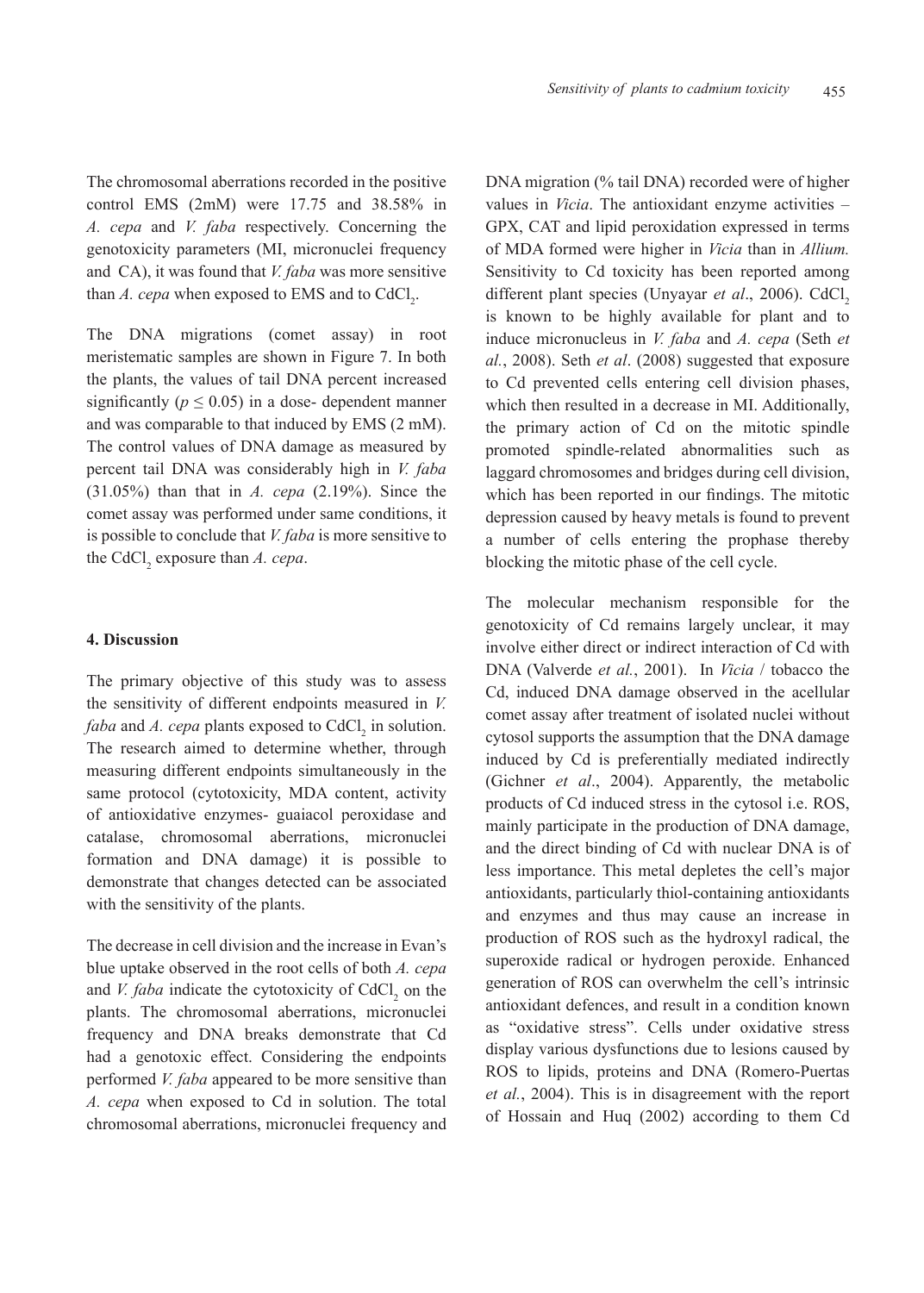may directly bind with DNA possibly at G, A and T bases. Cd toxicity enhances lipid peroxidation in plant cells, reflected by increased MDA concentration (Chaoui *et al.*, 1997). This suggests that Cd indirectly leads to production of superoxide radicals, resulting in increased lipid peroxidative products and high oxidative stress in *V. faba* than *A. cepa*. Lipid peroxidation induced by Cd may be due to the attack of free radicals on the fatty acid component of membrane lipids. Excessive generation of MDA may be responsible for the higher DNA damage in the treated root cells. This was observed in our study. The enhanced level of lipid peroxidation is one of the major indicators of Cd induced oxidative stress (Chaoui *et al.*, 1997). Cell death or the senescence as evaluated by Evan's blue test is also high in *V. faba* plants (Figure 1). This could be attributed to the induction of high MDA content or lipid peroxidation suggestive of high production of ROS leading to cell death in *V. faba* making it more sensitive towards Cd. Moreover, the loss of membrane integrity, a primary marker of loss of cell viability is in accordance with the observed peroxidation of lipids and is consistent with the increase of cell senescence and death, because of higher exposure to Cd. In the present study, Cd induced lipid peroxidation, resulted in ROS formation. In reponse to a defensive mechanism, antioxidative enzymes, GPX and CAT were induced correspondingly for removing free radicals and scavenging ROS. The significant responses of GPX and CAT activities in *A. cepa* and *V. faba* suggested antioxidative enzymatic system might play an important role in the resistance of plant to Cd stress. Several researchers reported that the increase of antioxidant enzyme activities in response to Cd and other heavy metal exposure might be taken as evidence for an enhanced detoxification capacity of *V. faba* (Cordova Rosa *et al*., 2003), *A. cepa* (Fatima and Ahmad, 2005) and *Allium sativum*  (Xu *et al.*, 2008) plants towards ROS that might be generated in stress conditions. It has already been reported that *A. cepa* contains phenol compounds, particularly flavonols like Quercetin-4' glucoside, Quercetin-3, 4' diglucoside etc. which are potential

free radical scavenger that might aid tolerance to this plant (Caridi *et al.*, 2007; Prakash *et al.*, 2007). The results in the present study are in accordance with the earlier reports with characteristic differences in Cd accumulation when comparing one vegetable to another, following the order: legumes (Leguminosae) < melon vegetables (Cucurbitaceae) < alliums (Amaryllidaceae and Liliaceae) < root vegetables (Umbelliferae and Cruciferae) < kail vegetables (Cruciferae) < solanaceous vegetables (Solanaceae) < leafy vegetables (Cruciferae, Compositae and Chenopodiaceae). As the plant *V. faba* belongs to Fabaceae or Leguminosae, its place in relation to Cd tolerance comes last.

#### **5. Conclusion**

This study accommodated the detailed cytotoxic and genotoxic effects of Cd in higher plants that are also important vegetables. Based on the results of the present study we can conclude that *Vicia* is more sensitive to Cd exposure and caution should be exercised while growing this plant on Cd-contaminated sites. Considering the myriad of endpoints screened, *V. faba* was found to be more sensitive than *A. cepa.* Additional studies on the molecular mechanism that confers such sensitivity should be conducted.

#### **Acknowledgements**

The authors are thankful to UGC [F.4-2/2006 (BSR)/ 13- 445/ 2011 (BSR), dt 12/9/2011] for the financial support.

# **Reference**

Aebi, H. 1974. Catalase; Methods in enzymatic analysis. In: H.U. Bergmeyer (eds), Academic press, New York, pp 673–684.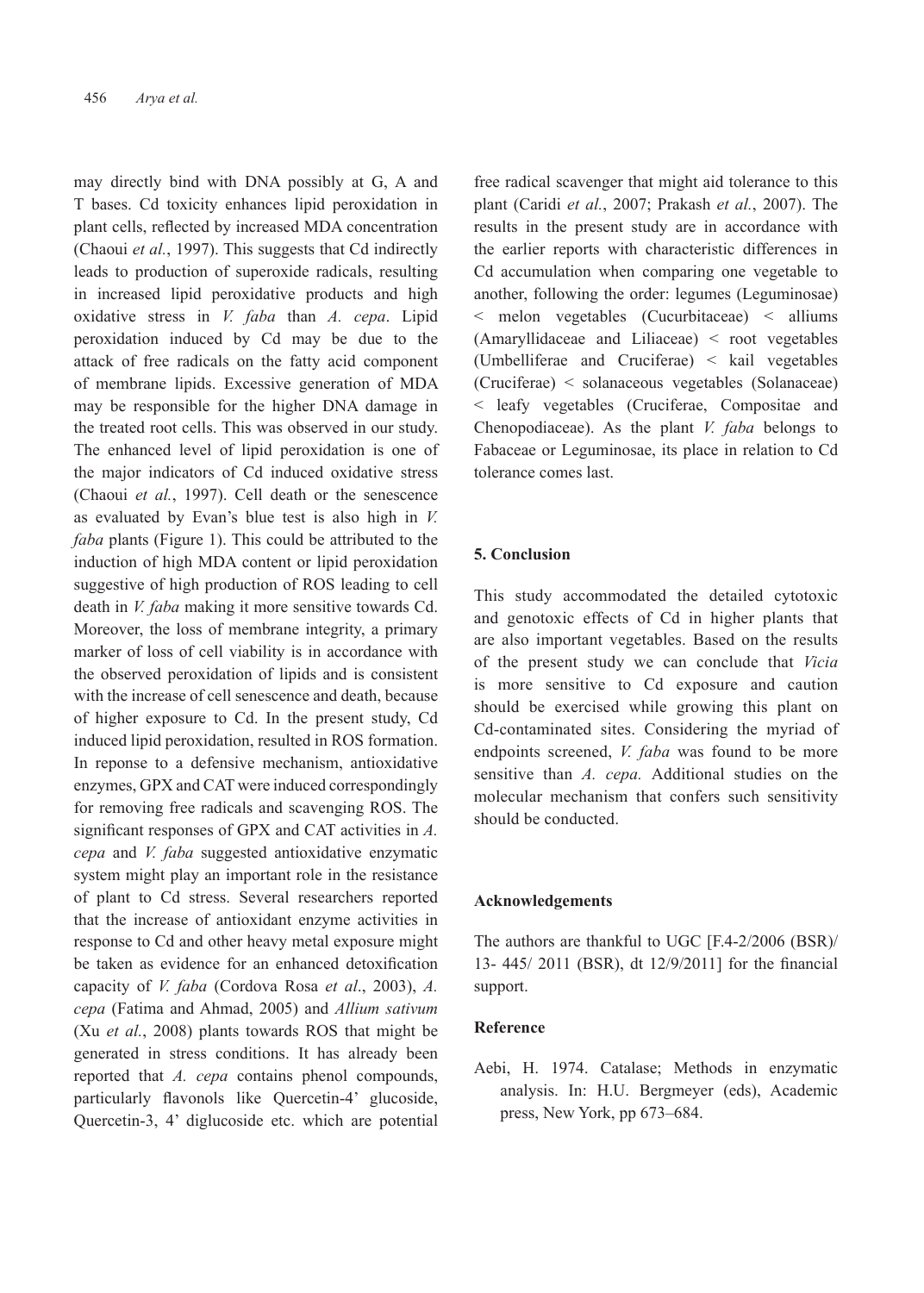- American Public Health Association (APHA). 1998. Standard Methods for the Examina- tion of Water and Wastewater, 20th ed. Washington, DC.
- Baker, C.J., Mock, N.M. 1994. An improved method for monitoring cell death in cell suspension and leaf disc assays using Evan's blue. Plant Cell Tissu. Org. Cult. 39, 7–12.
- Caridi, D., Trenerry, V.C., Rochfort, S., Duong, S., Laugher, D., Jones, R. 2007. Profiling and quantifying quercetin glucosides in onion (*Allium cepa* L.) varieties using capillary zone electrophoresis and high performance liquid chromatography. Food Chem. 105, 691–699.
- Chaoui, A., Mazhoudi, S., Ghorbal, M.H., El Ferjani, E. 1997. Cadmium and zinc induction of lipid peroxidation and effects on antioxidant enzyme activities in bean (*Phaseolus vulgaris* L.). Plant Sci. 127,139–147.
- Cordova Rosa, E.V., Valgas, C., Souza-Sierra, M.M., Correa, A.X.R., Radetski, C.M. 2003. Biomass growth, micronucleus induction, and antioxidant stress enzyme responses in *Vicia faba* exposed to cadmium in solution. Environ. Toxicol. Chem. 22, 645–649.
- Duc, G. 1997. Faba bean (*Vicia faba* L.). Field Crops Res. 53, 99–109.
- Fatima, R.A., Ahmad, M. 2005. Certain antioxidant enzymes of *Allium cepa* as biomarkers for the detection of toxic heavy metals in wastewater. Sci. Total Environ. 346, 256- 273.
- Fojtova, M., Kovarik, A. 2000. Genotoxic effect of cadmium is associated with apoptotic changes in tobacco cells. Plant Cell Environ. 23, 531–537.
- Gichner, T., Patkov´a, Z., Sz´akov´a, J., Demnerova, K. 2004. Cadmium induces DNA damage in tobacco roots, but no DNA damage, somatic mutations or homologous recombination in

tobacco leaves. Mutat. Res. 559, 49–57.

- Gopalan, H.N.B. 1999. Ecosystem health and human wellbeing: the mission of the International Program on Plant Bioassays. Mutat. Res. 426, 99–102.
- Hemeda, H.M., Klein, B.P. 1990. Effects of naturally occurring antioxidants on peroxidase activity of vegetable extracts. J. Food Sci. 55,184-185.
- Hossain, Z., Huq, F. 2002. Studies on the interaction between Cd<sup>2+</sup> ions and DNA. J. Inorg. Biochem. 90, 85–96.
- Karabal, E., Yucel, M., Oktem, H.A. 2003. Antioxidant responses of tolerant and sensitive barley cultivars to boron toxicity. Plant Sci. 164, 925–933.
- Lowry, O.H., Rosebrough, N.J., Farr, A.L., Randall, R.J. 1951. Protein measurement with the Folin phenol reagent. J. Biol Chem. 193, 265–75.
- Ma, T.H. 1999. The International Program on Plant Bioassays Collaborative Studies with Plant Systems. Mutat. Res. 426, 97–98.
- Meng, Q., Zou, J., Zou, J., Jiang, W., Liu, D. 2007. Effect of  $Cu^{2+}$  concentration on growth, antioxidant enzyme activity and malondialdehyde content in garlic (*Allium sativum* L.). Acta Biol. Craco. Bot. 49, 95-101.
- Mogren, L.M., Olssen, M.E., Gertsson, U.E. 2007. Effects of cultivar, lifting time and nitrogen fertiliser level on quercetin content in onion (*Allium cepa* L.) at lifting. J Sci. Food Agri. 87, 470–476.
- Mukherjee, A., Gichner, T. 2009. Plant bioassays: comet assay in higher plants. In: D. A. Sampietro and S.S. Narwal (eds). Research Methods in Plant Sciences: Allelopathy. Studium Press, LLC. Houston,Texas, USA. pp: 97-108.